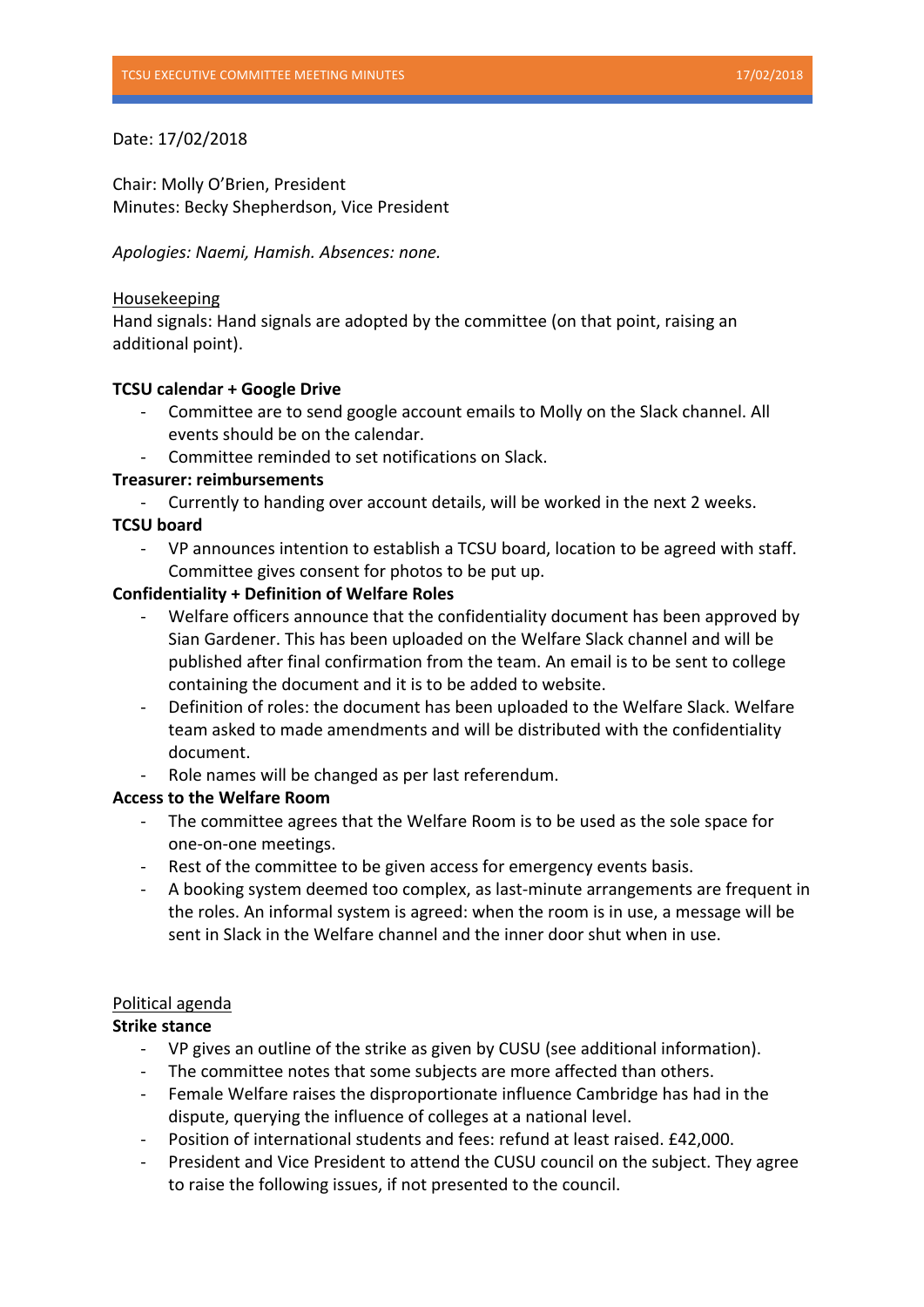- $\circ$  Clarification of the lecturer position
- $\circ$  Disproportionate affect by subject
- $\circ$  The position of international students, especially raising Trinity's high proportion of international students
- $\circ$  Clarify CUSU's position: see additional info

## LGBT: pride flag (see additional information):

- LGBT+ officer clarifies the situation: The flag was reportedly removed as a political symbol and the LGBT+ officer notes that the flag is not just a political symbol, but also representing identity. De-politicisation of the rainbow flag has long been pushed for in the LGBT community. It is noted that the Accomodation Handbook reportedly prohibits the display any posters or signs in windows. The Senior porter had seen the violation of this rule and instructed on duty porters to take down the flag. The student felt that the way the removal was handled was slow and inappropriate. BME raises why only one student was singled out, when multiple flags are visible in college windows.
- The LGBT+ officer has been in contact with the Senior Tutor who is looking into original source of rule, if it was taken down as a political symbol. In which case, tackle as de-politicisation of flag and as an issue of homophobia within college systems.
- Committee agrees to a meeting with the Head Porter with President and LGBT+ officer, to discuss the handling of the situation.

#### **Publicity and Computing: website committee, TCSU website**

- Feedback from the website committee meeting:
	- $\circ$  Suggested using bar screen to advertise college noticed. C+P counter proposed installing a screen in the queue to hall instead, which is supported by the committee.
- The Computing and Publicity Officer reports the creation of a new catering website created, with spaces around college advertised. As part of this, floor plans have been found for spaces in college. Computing notes that the College objects to putting floor plans online for security reasons. However, Computing suggests asking if floor plans for rooms could be added on a Raven authenticated website, to help students better choose rooms in the ballot.
	- $\circ$  The committee agrees that as well as floor plans, better photos of rooms should be made available. Male Welfare notes that he has already spoken to the accommodation office, who have previously suggested that students should be used to give these photos as it is too time consuming for the Accommodation office. Environmental notes that photos of gyp rooms are vital, especially for those with cooking requirements.
- Representative for website + internet committees is requested for the redesign of MyTrin. Committee agrees to appoint Computing Officer.
- Website: Problems arose during handover, which should be fixed in the week.
- Computing requests access to Google drive.
- Calendar on Website: meant to be run by societies. Male Welfare suggests Computing links this to a refreshable calendar, with TCSU members as editors.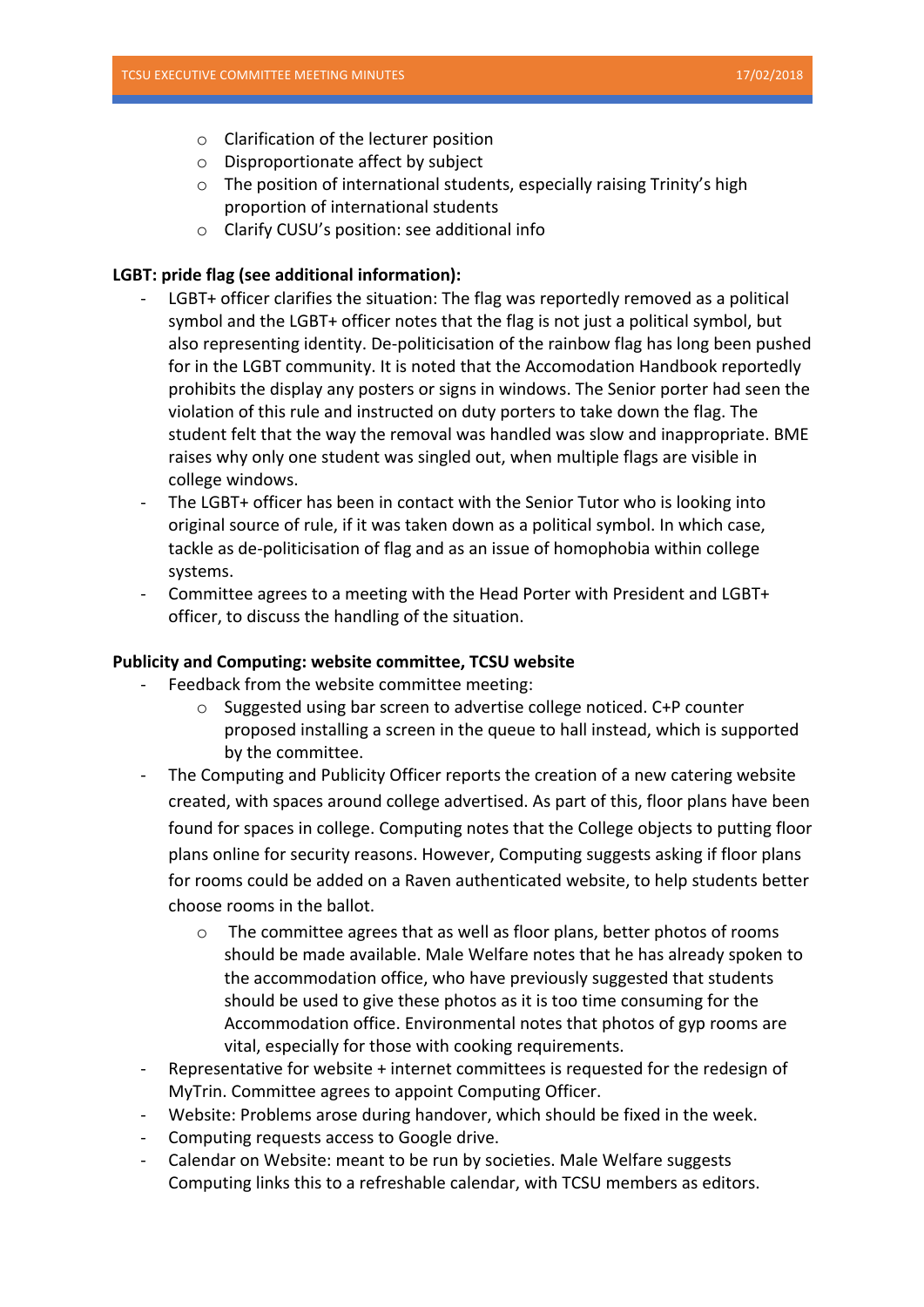Reminder for bios and email signatures.

#### **Women's Officer:**

#### **Women's formal**

- Fellows and Students invited: Women's Officer asks whether men should be invited. The Committee agrees that men should be able to attend.
- BME draws comparison to the BME formal, where a preferential system was set up for BME students, with non-BME students able to book a week after BME students.
- Female Welfare suggests that the event collects for a women in education charity.
- A welcome reception beforehand is suggested, and the committee agrees that this is a good use of funds.
- No date set has yet been set, the first week of Easter is proposed.
- International officer asks about CUSU international formal in Trinity in International Freshers' Week. President suggests asking CUSU.

#### **Women's hour in the gym**

- Field Club agreed to a trial: TCSU push through.
- Varying the time for trial times.

#### **Library**

- President suggests sofas and chairs in first window section of the library, which could be used as a comfortable place for reading in the library. These could be removed in exam term if needed.

#### **Master's Lunch**

- Environmental asked to email Master's secretary concerning dietary requirements: 2 x vegetarian, 2 x vegan, 1 x halal.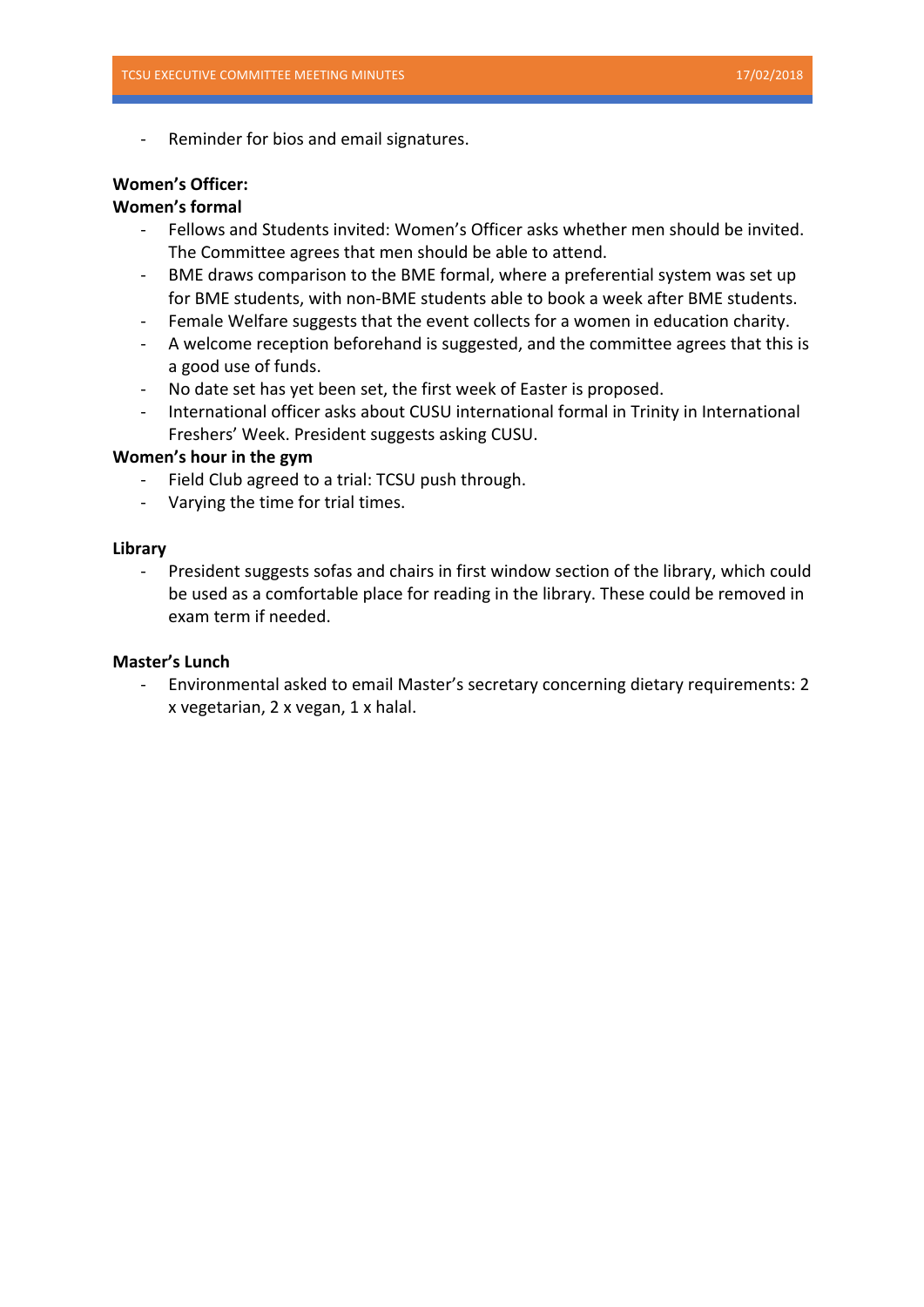## *Additional information*

# Strike stance

# **CUSU** notes:

1. That in CUSU Council of Jan 22<sup>nd</sup>, 2018, CUSU resolved:

- 1. To give full and public support to UCU on any industrial action that follows the ballot result;
- 2. To lobby the University to oppose the changes to USS;

5. To engage in an educational campaign for our students explaining why the strike is happening and why we should all show solidarity. Staff working conditions are our learning conditions.

2. That since then, students have become increasingly mobilised and engaged with this cause

3. That the rally in solidarity with UCU on February  $22^{nd}$  that is currently set to be "attended" by over 100 students, with 200 more "interested" on Facebook.

#### **CUSU** believes:

- 1. That Cambridge University has so far been reluctant to take a public stance on the issue of the cuts to pensions
- 2. That behind closed doors, Cambridge seems to be one of the few Universities taking a hardline approach to the USS deficit, defending the proposed change to a "defined contributions" model rather than "defined benefits"
- 3. That student activism has already had some impact on the university's attitude
- 4. That we must re-double our efforts in order to do as much as we can to show our solidarity with university workers and oppose cuts to pensions which will affect everyone from professors to porters to PhD students

Pride flags: Copied from Varisty article (https://www.varsity.co.uk/news/14818)

Accusations of censorship and homophobia have erupted at Trinity College after students were told to remove LGBT+ pride flags from their windows and allegedly told by a porter that the College "don't want to be putting things in people's faces".

One student, who did not wish to be named, was told to remove a postcard-sized flag from display despite the fact her room is obscurely located and only overlooks another accommodation building. She told Varsity that it felt like a "personal attack" and made her feel "unwanted", especially given the fact that Trinity is one of only two colleges, along with Trinity Hall, which have not flown the pride flag for LGBT+ History Month.